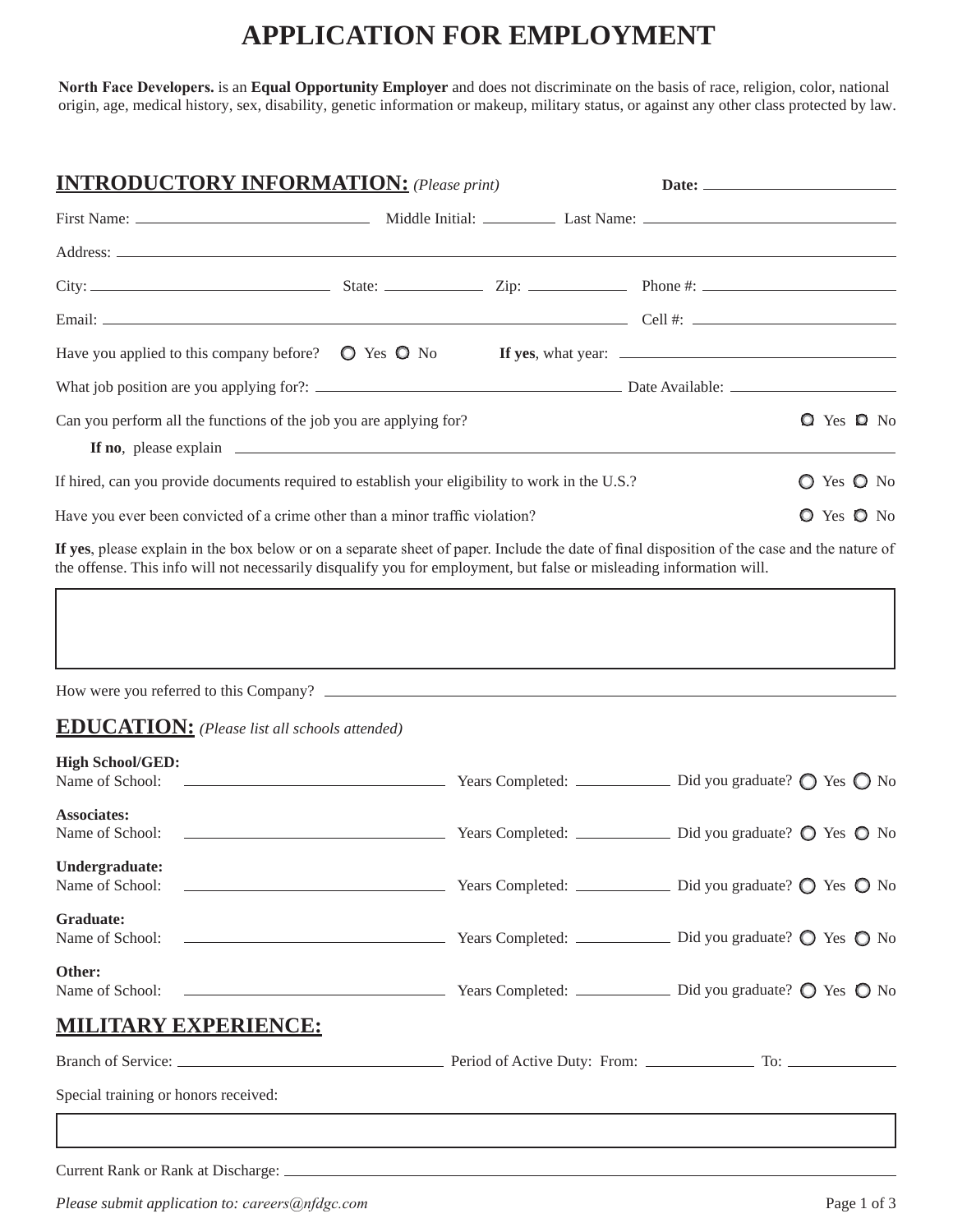## **EMPLOYMENT RECORD:** *(List employers starting with the most recent)*

| Duties:     |                                                            |                    |                            |  |
|-------------|------------------------------------------------------------|--------------------|----------------------------|--|
|             |                                                            |                    |                            |  |
|             |                                                            |                    |                            |  |
|             |                                                            |                    |                            |  |
|             |                                                            |                    |                            |  |
|             |                                                            |                    |                            |  |
| Duties:     |                                                            |                    |                            |  |
|             |                                                            |                    |                            |  |
|             |                                                            |                    |                            |  |
|             |                                                            |                    |                            |  |
|             |                                                            |                    |                            |  |
|             |                                                            |                    |                            |  |
| Duties:     |                                                            |                    |                            |  |
|             |                                                            |                    |                            |  |
|             |                                                            |                    |                            |  |
|             | <b>WORK-RELATED REFERENCES:</b> (Do not include relatives) |                    |                            |  |
| <b>Name</b> | Occupation                                                 | <b>Years Known</b> | <b>Contact Information</b> |  |

|             | Name | <b>Occupation</b> | Years Known | <b>Contact Information</b> |
|-------------|------|-------------------|-------------|----------------------------|
| . .         |      |                   |             |                            |
| ⌒<br>∼      |      |                   |             |                            |
| $\sim$<br>◡ |      |                   |             |                            |

## **STATEMENT:** *(Please read statement carefully before signing this application)*

I understand that employment with **North Face Developers.** is on an **AT WILL** basis, meaning that I and North Face Developers. have the right to terminate employment at any time for any or no reason consistent with applicable state or federal law.

**I authorize North Face Developers. to conduct a thorough background investigation of my work and personal history (including criminal history), and verify all data given on this application and during interviews. I hereby release North Face Developers, and their**  representatives or agents, from any liability that might result from such an investigation. I authorize all individuals, schools and firms named **to provide any requested information and release them from all liability for providing the requested information.**

I understand that North Face Developers. may require the successful completion of a drug and/or alcohol test as a condition of employment. I also understand this application will be active for a period of 90 days; after that time, if I wish to be considered for employment, I must submit a new application. I certify that all the statements in this completed application are true and understand that any falsification or willful omission may be grounds for immediate dismissal or suspension, withdrawal of any employment offer, or rejection of my employment application.

| <b>Applicant Signature:</b> | Date: |
|-----------------------------|-------|
| <b>Interviewed By:</b>      | Date: |